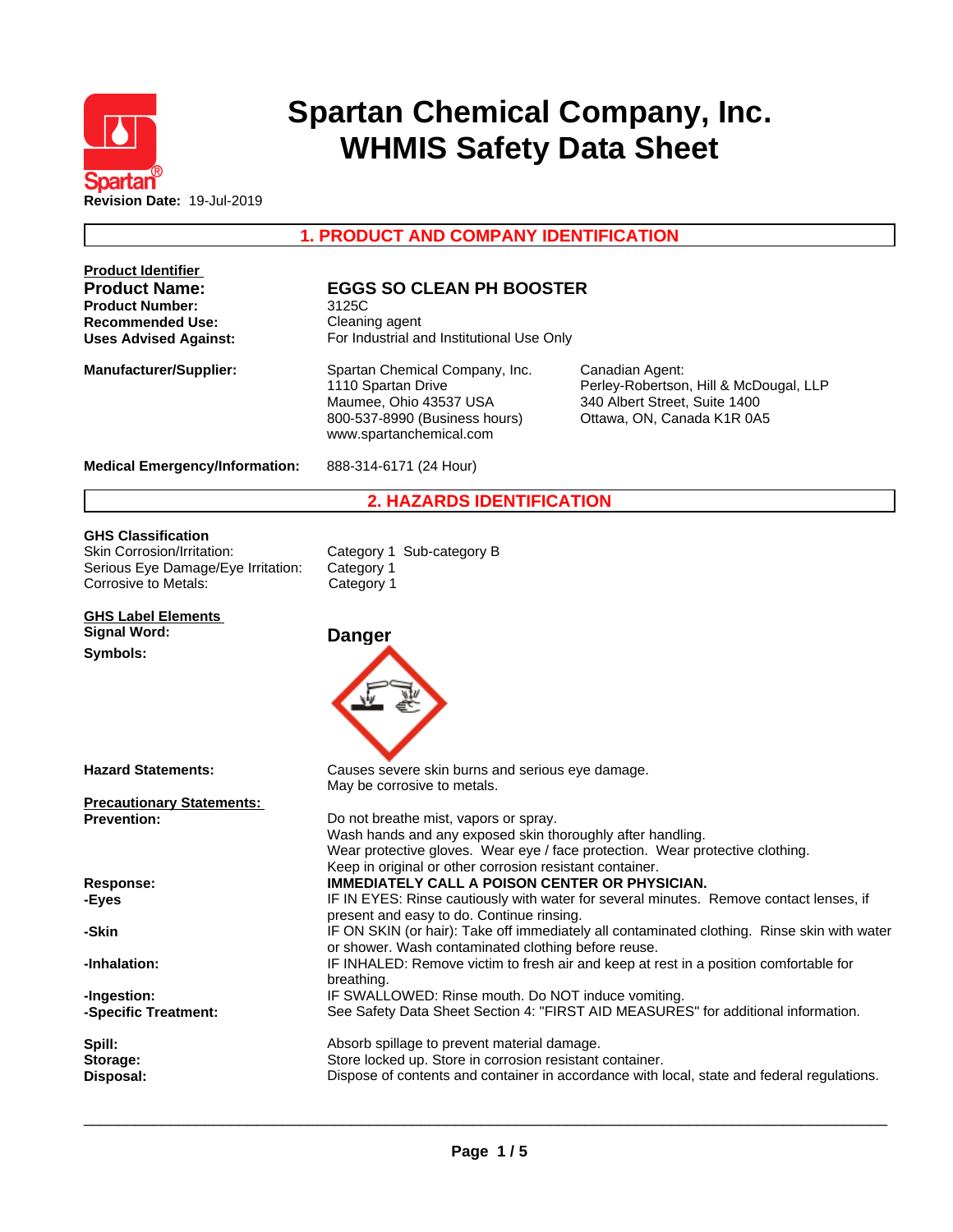#### **Hazards Not Otherwise Classified:** Not Applicable

#### **Other Information:** • Corrosive.

- Harmful or fatal if swallowed.
	- Harmful contact may not cause immediate pain.
	- Inhalation of vapors or mist may cause respiratory irritation or damage.

 $\overline{\phantom{a}}$  ,  $\overline{\phantom{a}}$  ,  $\overline{\phantom{a}}$  ,  $\overline{\phantom{a}}$  ,  $\overline{\phantom{a}}$  ,  $\overline{\phantom{a}}$  ,  $\overline{\phantom{a}}$  ,  $\overline{\phantom{a}}$  ,  $\overline{\phantom{a}}$  ,  $\overline{\phantom{a}}$  ,  $\overline{\phantom{a}}$  ,  $\overline{\phantom{a}}$  ,  $\overline{\phantom{a}}$  ,  $\overline{\phantom{a}}$  ,  $\overline{\phantom{a}}$  ,  $\overline{\phantom{a}}$ 

- Take off and destroy contaminated shoes.
- Keep out of reach of children.

• NOTE TO PHYSICIAN: Probable mucosal damage may contraindicate the use of gastric lavage.

### **3. COMPOSITION / INFORMATION ON INGREDIENTS**

| <b>Chemical Name</b>     | <b>CAS No</b>                                         | 10_1nb+ |
|--------------------------|-------------------------------------------------------|---------|
| Water                    | $\sim$ $\sim$<br>770 <sub>6</sub><br>ັ<br>10-0<br>-∠ت | 60-80   |
| Hvdroxide<br>iodium<br>◡ | $\overline{\phantom{a}}$<br>240<br>. ാ−               | 10-30   |

The actual concentrations of the components in this product have been withheld as trade secrets.

## **4. FIRST AID MEASURES**

| -Eye Contact:                                                                                     | Rinse cautiously with water for at least 15 minutes. Remove contact lenses, if present and<br>easy to do. Continue rinsing. IMMEDIATELY CALL A POISON CENTER OR PHYSICIAN.<br>Take off immediately all contaminated clothing and shoes. Rinse with water or shower for<br>-Skin Contact:<br>at least 15 minutes. IMMEDIATELY CALL A POISON CENTER OR PHYSICIAN. Wash<br>contaminated clothing before reuse. Discard or destroy contaminated shoes.<br>Remove victim to fresh air and keep at rest in a position comfortable for breathing.<br>-Inhalation:<br>IMMEDIATELY CALL A POISON CENTER OR PHYSICIAN. |  |  |  |  |
|---------------------------------------------------------------------------------------------------|--------------------------------------------------------------------------------------------------------------------------------------------------------------------------------------------------------------------------------------------------------------------------------------------------------------------------------------------------------------------------------------------------------------------------------------------------------------------------------------------------------------------------------------------------------------------------------------------------------------|--|--|--|--|
|                                                                                                   |                                                                                                                                                                                                                                                                                                                                                                                                                                                                                                                                                                                                              |  |  |  |  |
|                                                                                                   |                                                                                                                                                                                                                                                                                                                                                                                                                                                                                                                                                                                                              |  |  |  |  |
| -Ingestion:                                                                                       | Rinse mouth. Do NOT induce vomiting. IMMEDIATELY CALL A POISON CENTER OR<br>PHYSICIAN. Never give anything by mouth to an unconscious person.                                                                                                                                                                                                                                                                                                                                                                                                                                                                |  |  |  |  |
| <b>Note to Physicians:</b>                                                                        | NOTE TO PHYSICIAN: Probable mucosal damage may contraindicate the use of gastric<br>lavage.                                                                                                                                                                                                                                                                                                                                                                                                                                                                                                                  |  |  |  |  |
|                                                                                                   | <b>5. FIRE-FIGHTING MEASURES</b>                                                                                                                                                                                                                                                                                                                                                                                                                                                                                                                                                                             |  |  |  |  |
| <b>Suitable Extinguishing Media:</b>                                                              | Product does not support combustion, Use extinguishing agent suitable for type of<br>surrounding fire                                                                                                                                                                                                                                                                                                                                                                                                                                                                                                        |  |  |  |  |
| <b>Specific Hazards Arising from the</b><br><b>Chemical:</b>                                      | Dried product is capable of burning. Combustion products are toxic.                                                                                                                                                                                                                                                                                                                                                                                                                                                                                                                                          |  |  |  |  |
| <b>Hazardous Combustion Products:</b>                                                             | May include Carbon monoxide Carbon dioxide and other toxic gases or vapors.                                                                                                                                                                                                                                                                                                                                                                                                                                                                                                                                  |  |  |  |  |
| <b>Protective Equipment and</b><br><b>Precautions for Firefighters:</b>                           | Wear MSHA/NIOSH approved self-contained breathing apparatus (SCBA) and full<br>protective gear. Cool fire-exposed containers with water spray.                                                                                                                                                                                                                                                                                                                                                                                                                                                               |  |  |  |  |
|                                                                                                   | <b>6. ACCIDENTAL RELEASE MEASURES</b>                                                                                                                                                                                                                                                                                                                                                                                                                                                                                                                                                                        |  |  |  |  |
| <b>Personal Precautions:</b><br><b>Environmental Precautions:</b><br><b>Methods for Clean-Up:</b> | Avoid contact with skin, eyes or clothing. Use personal protective equipment as required.<br>Do not rinse spill onto the ground, into storm sewers or bodies of water.<br>Prevent further leakage or spillage if safe to do so. Contain and collect spillage with<br>non-combustible absorbent material, (e.g. sand, earth, diatomaceous earth, vermiculite)<br>and place in container for disposal according to local / national regulations (see Section 13).                                                                                                                                              |  |  |  |  |
|                                                                                                   | <b>7. HANDLING AND STORAGE</b>                                                                                                                                                                                                                                                                                                                                                                                                                                                                                                                                                                               |  |  |  |  |
| <b>Advice on Safe Handling:</b>                                                                   | Handle in accordance with good industrial hygiene and safety practice. Wash thoroughly<br>after handling.                                                                                                                                                                                                                                                                                                                                                                                                                                                                                                    |  |  |  |  |
| <b>Storage Conditions:</b>                                                                        | Keep containers tightly closed in a dry, cool and well-ventilated place. Keep out of the reach<br>of children. Keep from freezing.                                                                                                                                                                                                                                                                                                                                                                                                                                                                           |  |  |  |  |
|                                                                                                   | <b>8. EXPOSURE CONTROLS / PERSONAL PROTECTION</b>                                                                                                                                                                                                                                                                                                                                                                                                                                                                                                                                                            |  |  |  |  |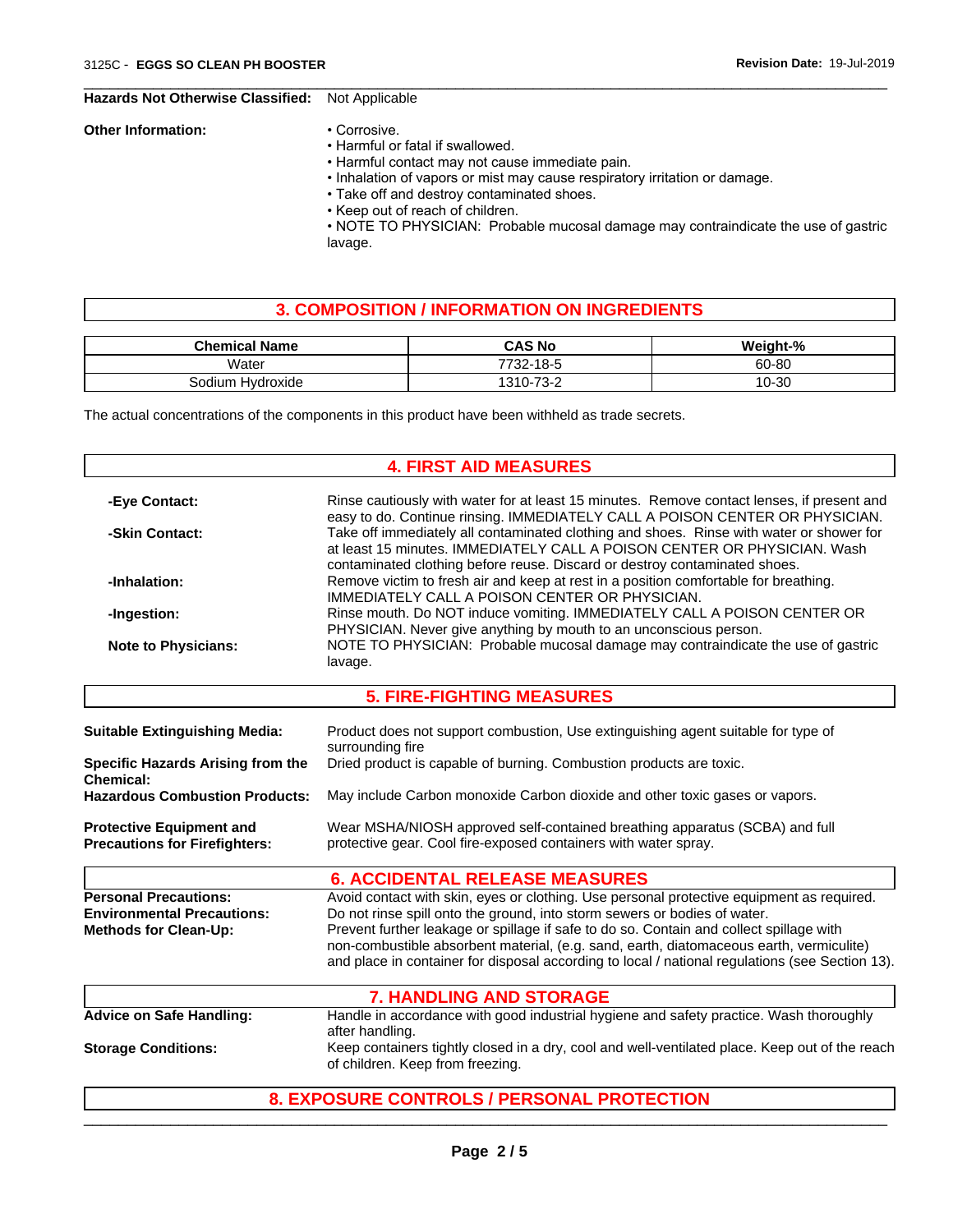#### **Occupational Exposure Limits:** .

| <b>Chemical Name</b>                   | <b>ACGIH TLV</b>                                                                                                                   | <b>OSHA PEL</b>                                                                      | <b>NIOSH</b>                |  |  |  |
|----------------------------------------|------------------------------------------------------------------------------------------------------------------------------------|--------------------------------------------------------------------------------------|-----------------------------|--|--|--|
| Sodium Hydroxide                       | Ceiling: $2 \text{ mg/m}^3$                                                                                                        | TWA: $2 \text{ mq/m}^3$                                                              | IDLH: $10 \text{ mg/m}^3$   |  |  |  |
| 1310-73-2                              |                                                                                                                                    | (vacated) Ceiling: $2 \text{ mg/m}^3$                                                | Ceiling: $2 \text{ mg/m}^3$ |  |  |  |
| <b>Engineering Controls:</b>           | Provide good general ventilation.                                                                                                  |                                                                                      |                             |  |  |  |
|                                        |                                                                                                                                    | If work practices generate dust, fumes, gas, vapors or mists which expose workers to |                             |  |  |  |
|                                        |                                                                                                                                    |                                                                                      |                             |  |  |  |
|                                        | chemicals above the occupational exposure limits, local exhaust ventilation or other<br>engineering controls should be considered. |                                                                                      |                             |  |  |  |
|                                        |                                                                                                                                    |                                                                                      |                             |  |  |  |
|                                        | Eye wash stations and shower facilities should be readily accessible in areas where the<br>product is handled.                     |                                                                                      |                             |  |  |  |
| <b>Personal Protective Equipment</b>   |                                                                                                                                    |                                                                                      |                             |  |  |  |
| <b>Eye/Face Protection:</b>            | Wear splash goggles. For severe use-conditions, wear a face shield over the goggles.                                               |                                                                                      |                             |  |  |  |
| <b>Skin and Body Protection:</b>       | Wear rubber or other chemical-resistant gloves. Use of impervious apron, boots and other                                           |                                                                                      |                             |  |  |  |
|                                        | protective equipment should be considered in order to prevent or minimize contact with this                                        |                                                                                      |                             |  |  |  |
|                                        | product.                                                                                                                           |                                                                                      |                             |  |  |  |
| <b>Respiratory Protection:</b>         | Not required with expected use.                                                                                                    |                                                                                      |                             |  |  |  |
|                                        | If occupational exposure limits are exceeded or respiratory irritation occurs, use of a                                            |                                                                                      |                             |  |  |  |
|                                        | NIOSH/MSHA approved respirator suitable for the use-conditions and chemicals in Section                                            |                                                                                      |                             |  |  |  |
|                                        | 3 should be considered.                                                                                                            |                                                                                      |                             |  |  |  |
| <b>General Hygiene Considerations:</b> |                                                                                                                                    |                                                                                      |                             |  |  |  |
|                                        | Wash hands and any exposed skin thoroughly after handling.                                                                         |                                                                                      |                             |  |  |  |
|                                        | See 29 CFR 1910.132-138 for further guidance.                                                                                      |                                                                                      |                             |  |  |  |

 $\overline{\phantom{a}}$  ,  $\overline{\phantom{a}}$  ,  $\overline{\phantom{a}}$  ,  $\overline{\phantom{a}}$  ,  $\overline{\phantom{a}}$  ,  $\overline{\phantom{a}}$  ,  $\overline{\phantom{a}}$  ,  $\overline{\phantom{a}}$  ,  $\overline{\phantom{a}}$  ,  $\overline{\phantom{a}}$  ,  $\overline{\phantom{a}}$  ,  $\overline{\phantom{a}}$  ,  $\overline{\phantom{a}}$  ,  $\overline{\phantom{a}}$  ,  $\overline{\phantom{a}}$  ,  $\overline{\phantom{a}}$ 

## **9. PHYSICAL AND CHEMICAL PROPERTIES**

| Appearance/Physical State:             | Liquid                           |
|----------------------------------------|----------------------------------|
| Color:                                 | Clear                            |
| Odor:                                  | Low                              |
| Odor Threshold:                        | No information available.        |
| pH:                                    | 14.0                             |
| <b>Melting Point / Freezing Point:</b> | No information available.        |
| Boiling Point / Boiling Range:         | 124 °C / 255 °F                  |
| <b>Flash Point:</b>                    | 124 °C / > 255 °F ASTM D56       |
| <b>Evaporation Rate:</b>               | $< 1$ (BuAc = 1)                 |
| Flammability (solid, gas)              | No information available.        |
| <b>Upper Flammability Limit:</b>       | No information available.        |
| <b>Lower Flammability Limit:</b>       | lNo information available.       |
| Vapor Pressure:                        | lNo information available.       |
| Vapor Density:                         | <b>No information available.</b> |
| <b>Specific Gravity:</b>               | 1.27                             |
| Solubility(ies):                       | Soluble in water                 |
| <b>Partition Coefficient:</b>          | No information available.        |
| <b>Autoignition Temperature:</b>       | No information available.        |
| <b>Decomposition Temperature:</b>      | lNo information available.       |
| Viscosity:                             | lNo information available.       |

## **10. STABILITY AND REACTIVITY**

| <b>Reactivity:</b>             | This material is considered to be non-reactive under normal conditions of use.                               |
|--------------------------------|--------------------------------------------------------------------------------------------------------------|
| <b>Chemical Stability:</b>     | Stable under normal conditions.                                                                              |
|                                | Possibility of Hazardous Reactions: Contact with aluminum or other reactive metals may release hydrogen gas. |
| <b>Conditions to Avoid:</b>    | Extremes of temperature and direct sunlight.                                                                 |
| <b>Incompatible Materials:</b> | Strong oxidizing agents. Strong acids.                                                                       |
| <b>Hazardous Decomposition</b> | May include carbon monoxide, carbon dioxide (CO2) and other toxic gases or vapors.                           |
| Products:                      |                                                                                                              |

## **11. TOXICOLOGICAL INFORMATION**

Likely Routes of Exposure: Eyes, Skin, Ingestion, Inhalation. **Symptoms of Exposure:**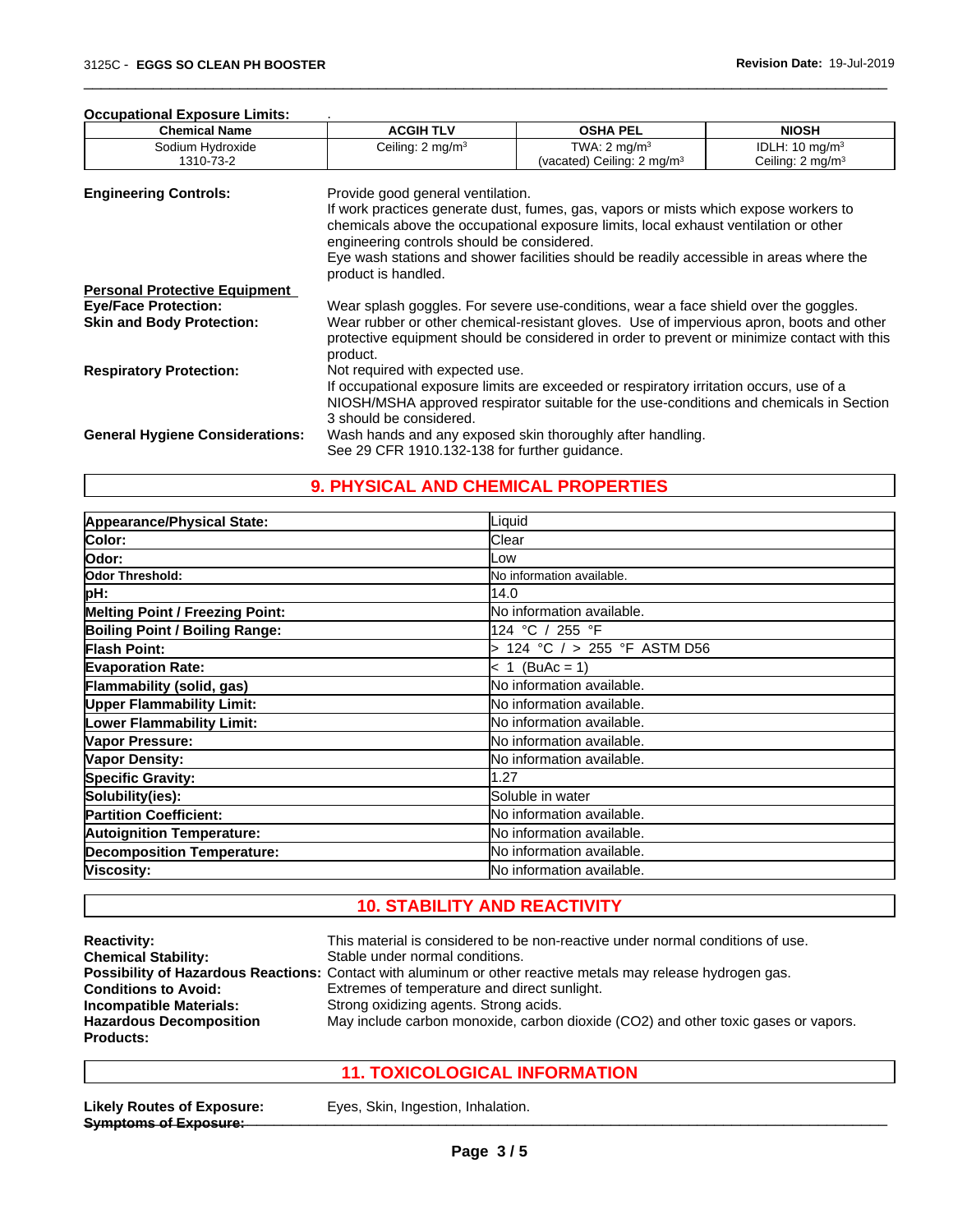| -Eye Contact:                                                  | Pain, redness, swelling of the conjunctiva and tissue damage. Eye contact may cause<br>permanent damage. |
|----------------------------------------------------------------|----------------------------------------------------------------------------------------------------------|
| -Skin Contact:                                                 | Pain, redness, blistering and possible chemical burn.                                                    |
| -Inhalation:                                                   | Irritation or damage to the mucus membranes of the respiratory tract. Nasal discomfort and<br>coughing.  |
| -Ingestion:                                                    | Damage or chemical burns to mouth, throat and stomach. Pain, nausea, vomiting and<br>diarrhea.           |
| Immediate, Delayed, Chronic Effects                            |                                                                                                          |
| Product Information:                                           | Data not available or insufficient for classification.                                                   |
| Target Organ Effects:<br><b>Numerical Measures of Toxicity</b> | -Eyes. Respiratory System. - Skin.                                                                       |
|                                                                | The following acute toxicity estimates (ATE) are calculated based on the GHS document.                   |
| ATEmix (dermal):                                               | 5400 mg/kg                                                                                               |

## **Component Acute Toxicity Information**

| <b>Chemical Name</b>          | Oral LD50               | Dermal LD50            | <b>Inhalation LC50</b> |
|-------------------------------|-------------------------|------------------------|------------------------|
| Water<br>7732-18-5            | ′ Rat ∶<br>> 90 mL/kg ( | Not Available          | Not Available          |
| Sodium Hvdroxide<br>1310-73-2 | Not Available           | Rabbit<br>= 1350 mg/kg | Not Available          |

**Carcinogenicity:** No components present at 0.1% or greater are listed as to being carcinogens by ACGIH, IARC, NTP or OSHA.

## **12. ECOLOGICAL INFORMATION**

#### **Ecotoxicity**

| ᆫᇰᇰᇅᇰᇧᇅᇅ                                                                                          |                             |                                                                                                                                            |                                             |               |  |
|---------------------------------------------------------------------------------------------------|-----------------------------|--------------------------------------------------------------------------------------------------------------------------------------------|---------------------------------------------|---------------|--|
| <b>Chemical Name</b>                                                                              | <b>Algae/Aquatic Plants</b> | <b>Fish</b>                                                                                                                                | <b>Toxicity to</b><br><b>Microorganisms</b> | Crustacea     |  |
| Sodium Hydroxide<br>1310-73-2                                                                     | Not Available               | 45.4: 96 h Oncorhynchus<br>mykiss mg/L LC50 static                                                                                         | Not Available                               | Not Available |  |
| <b>Persistence and Degradability:</b><br><b>Bioaccumulation:</b><br><b>Other Adverse Effects:</b> |                             | No information available.<br>No information available.<br>No information available.                                                        |                                             |               |  |
|                                                                                                   |                             | <b>13. DISPOSAL CONSIDERATIONS</b>                                                                                                         |                                             |               |  |
| <b>Disposal of Wastes:</b><br><b>Contaminated Packaging:</b><br><b>US EPA Waste Number:</b>       | D002                        | Dispose of in accordance with federal, state and local regulations.<br>Dispose of in accordance with federal, state and local regulations. |                                             |               |  |

| <b>14. TRANSPORT INFORMATION</b> |                                                                                                                                                                                                                                      |  |
|----------------------------------|--------------------------------------------------------------------------------------------------------------------------------------------------------------------------------------------------------------------------------------|--|
| TDG / DOT:                       | Not Regulated                                                                                                                                                                                                                        |  |
| UN/ID No:                        | 1760                                                                                                                                                                                                                                 |  |
| <b>Proper Shipping Name:</b>     | Corrosive liquids (contains sodium hydroxide)                                                                                                                                                                                        |  |
| <b>Hazard Class:</b>             | 8                                                                                                                                                                                                                                    |  |
| <b>Packing Group:</b>            |                                                                                                                                                                                                                                      |  |
| <b>Special Provisions:</b>       | Shipping descriptions may vary based on mode of transport, quantities, package size,<br>and/or origin and destination. Check with a trained hazardous materials transportation<br>expert for information specific to your situation. |  |
| IMDG:                            |                                                                                                                                                                                                                                      |  |
| UN/ID No:                        | <b>UN 1760</b>                                                                                                                                                                                                                       |  |
| <b>Proper Shipping Name:</b>     | Corrosive liquids (contains sodium hydroxide)                                                                                                                                                                                        |  |
| <b>Hazard Class:</b>             | 8                                                                                                                                                                                                                                    |  |
| <b>Packing Group:</b>            | Ш                                                                                                                                                                                                                                    |  |